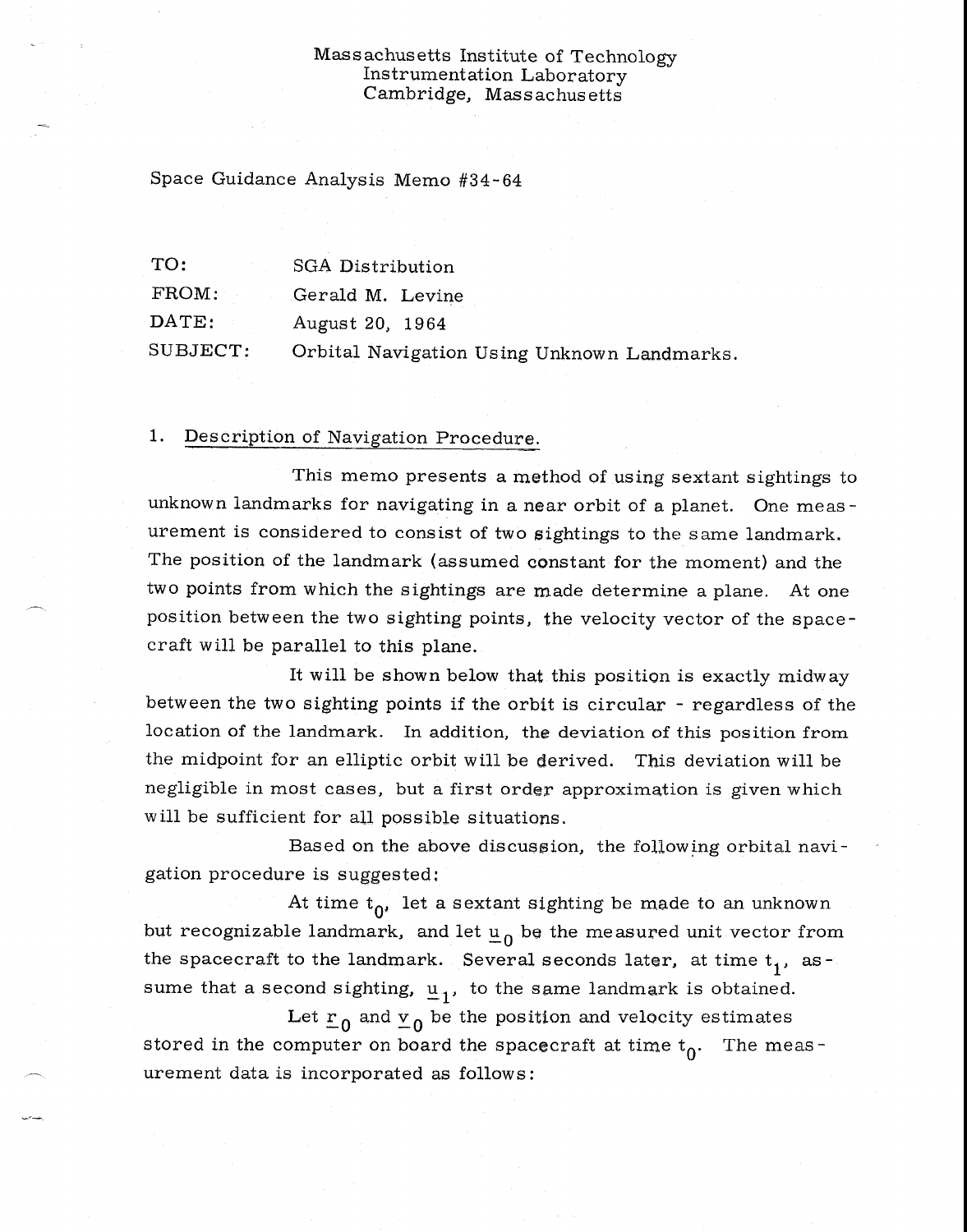1. Integrate  $r_0$  and  $r_0$  ahead to the two times  $t_1$  and

$$
t_2 = \frac{1}{2}(t_0 + t_1) + \delta t \tag{1}
$$

to obtain  $r_1$ ,  $r_2$  and  $r_2$ . The deviation ot, if needed, is determined from  $\underline{r}_0$ ,  $\underline{v}_0$ , and  $\underline{r}_1$ .

2. Use the position estimate  $\underline{r}_1$  to modify  $\underline{u}_1$  to  $\underline{u}_1$  in order to compensate for the rotation of the planet.

3. Calculate the unit normal to the plane of  $u_0$  and  $u_1$ from

$$
\underline{\mathbf{n}} = \text{UNIT}(\underline{\mathbf{u}}_0 \times \underline{\mathbf{u}}_1)
$$

The six-dimensional geometry vector for the measurement is given by

$$
\underline{b} = \left( \begin{array}{c} 0 \\ 0 \\ 0 \\ \underline{n} \end{array} \right)
$$

4. The component of the velocity vector in the direction of n is the measured quantity, the measured value is zero, and the estimated value is  $n \cdot v_2$ . Therefore, calculate the measured deviation from

$$
\delta \widetilde{\mathbf{v}} = -\underline{\mathbf{n}} \cdot \underline{\mathbf{v}}_2
$$

5. Update the estimates  $r_2$  and  $v_2$  and the W matrix at time  $t_2$  in the usual manner.

Extrapolation now proceeds from time  $t_0$ .

#### 2. Computer Simulation.

In order to determine the usefulness of the information obtained from the above orbital navigation procedure, the following two cases were considered: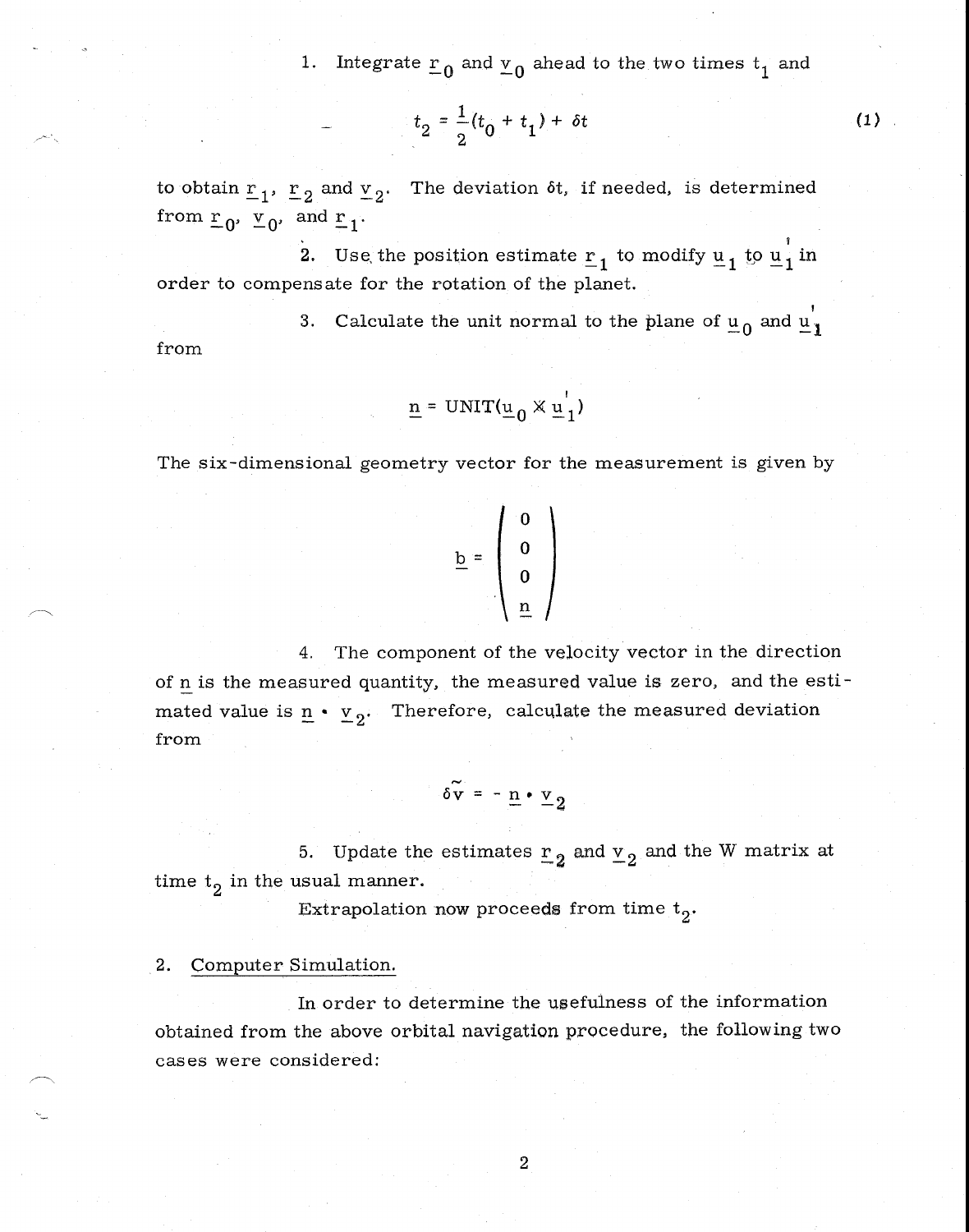1. An earth parking orbit prior to translunar injection of two and one half orbits or 3. 75 hours in length. It was assumed that three *landmarks* could be observed in both Africa and. North America during each of the two passes. Included in the simulation are the effects of  $\otimes$ venting, assumed to occur an average of nine times during the flight. with a rectangularly distributed uncertainty having a maximum value of  $0.7$  ft/sec.

2. A lunar parking orbit prior to LEM descent of three orbits or 6. 3 hours duration. Ten landmarks were observed at nine minute intervals during the first half of each orbit.

The table below shows the RMS terminal errors resulting from 25. Monte Carlo runs for each case. An RMS error of one minute was assumed in establishing each of the two sightings required for an obs ervation.

In both cases, nearly perfect circular orbits were used as well as non-rotating planets. Elliptic orbits and rotating planets will not degrade the navigation provided proper compensation is included if required.

The landmarks were selected in a convenient, but not optimum, manner. Thus, it is probably possible to improve upon the results shown.

#### RMS Terminal Errors

|             | Position (mi) |       |       | Velocity (ft/sec) |       |       |
|-------------|---------------|-------|-------|-------------------|-------|-------|
|             | Alt.          | Range | Track | Alt.              | Range | Track |
| Earth Orbit | 0.9           | 2.3   | 0.9   | 13.4              | 5.6   | 6.3   |
| Lunar Orbit | 0.3           | 0.6   | 0.9   | 1.6               | 1.8   |       |

3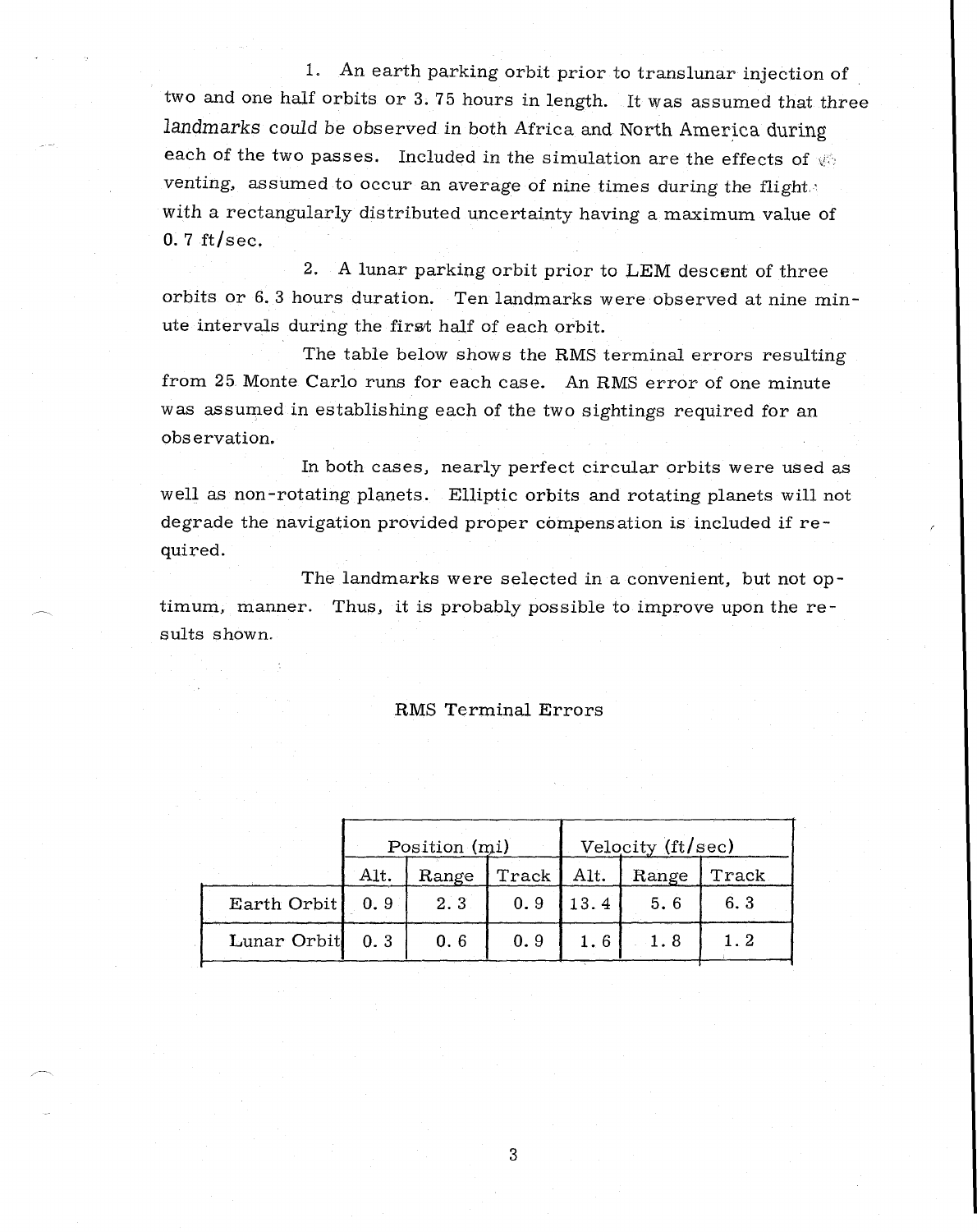# 3. Circular Orbit.

Let  $r_0$  and  $r_1$  be the two points from which sightings to the landmark position  $\underline{\ell}$  are obtained. Consider an inertial axis system which has its XY plane in the plane of  $r_0$  and  $r_1$  and its X axis along  $r_0$  as shown in the figure.



The position and velocity at time  $t_0$  are given by

$$
\underline{\mathbf{r}}_0 = \begin{pmatrix} \mathbf{r}_0 \\ 0 \\ 0 \end{pmatrix}
$$
 (2)  

$$
\underline{\mathbf{v}}_0 = \begin{pmatrix} 0 \\ \mathbf{v}_0 \\ 0 \end{pmatrix}
$$
 (3)

If  $\theta$  is the angle between  $r_0$  and  $r_1$ , then the position at time  $t_1$  is as follow s

$$
\underline{\mathbf{r}}_1 = \begin{pmatrix} \mathbf{r}_0 \cos \theta \\ \mathbf{r}_0 \sin \theta \\ 0 \end{pmatrix}
$$
 (4)

4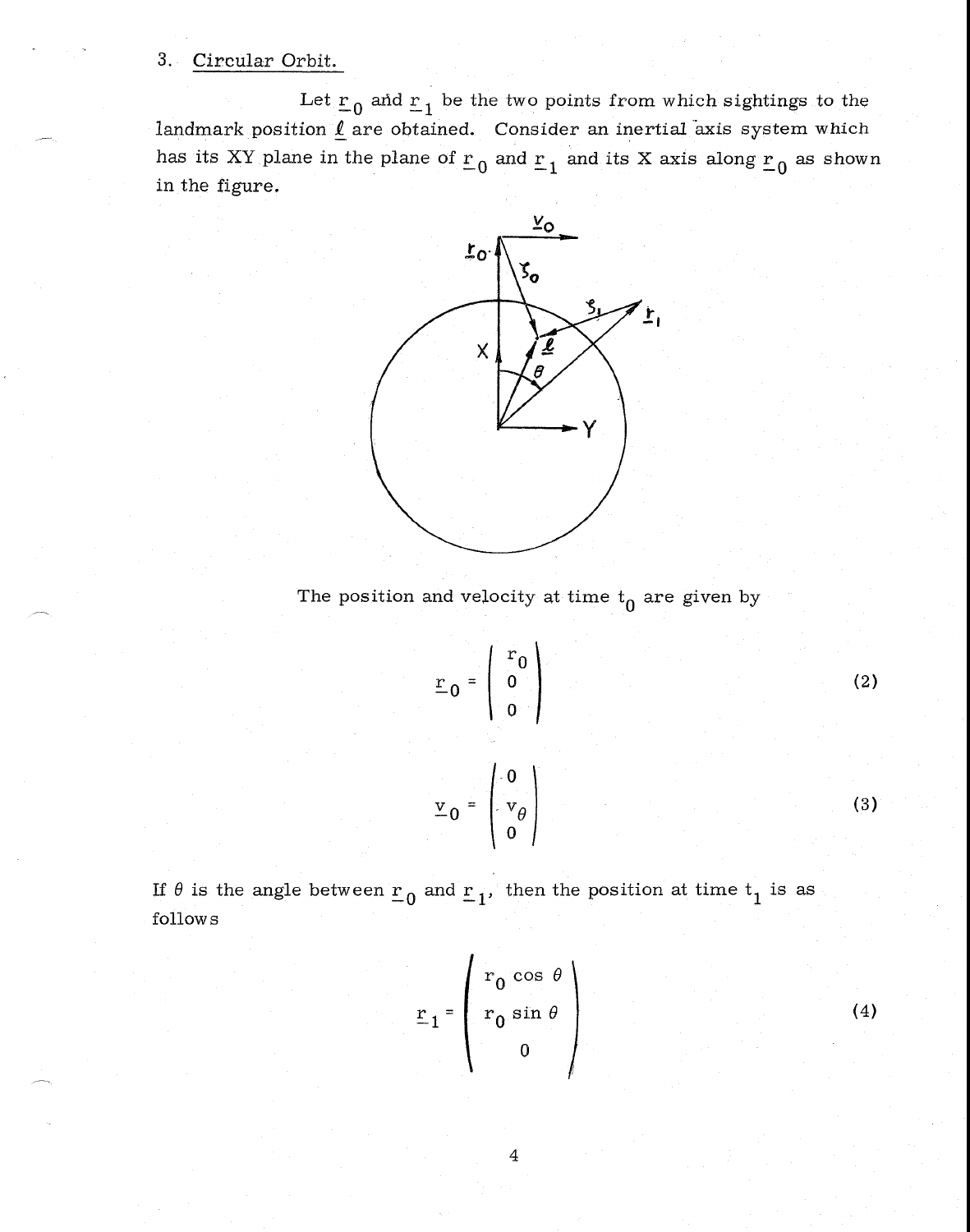Let the landmark be at the fixed arbitrary point

$$
\underline{\mathbf{\ell}} = \begin{pmatrix} \mathbf{x} \\ \mathbf{y} \\ \mathbf{z} \end{pmatrix}
$$
 (5)

The vectors from the two sighting points to the landmark are obtained from Eqs.  $(2)$ ,  $(4)$  and  $(5)$ 

$$
\rho_0 = \underline{\ell} - \underline{r}_0 = \begin{pmatrix} x - r_0 \\ y \\ z \end{pmatrix}
$$
 (6)

$$
\rho_1 = \rho - r_1 = \begin{pmatrix} x - r_0 \cos \theta \\ y - r_0 \sin \theta \\ z \end{pmatrix}
$$
 (7)

A vector in the direction of the cross product of  $\rho_0$  and  $\rho_1$  is then given by

$$
\underline{N} = \begin{pmatrix} \sin \theta \\ 1 - \cos \theta \\ \text{not important} \end{pmatrix}
$$
 (8)

It is desired to find the point  $\underline{r}$  at angle  $\phi$  to  $\underline{r}_0$  such that the velocity  $\underline{v}$  is normal to  $\underline{N}$ . The velocity  $\underline{v}$  has the following components:

$$
\underline{v} = \begin{pmatrix} -v_{\theta} \sin \phi \\ v_{\theta} \cos \phi \\ 0 \end{pmatrix}
$$
 (9)

Taking the dot product of Eq. (9) with Eq. (8) yields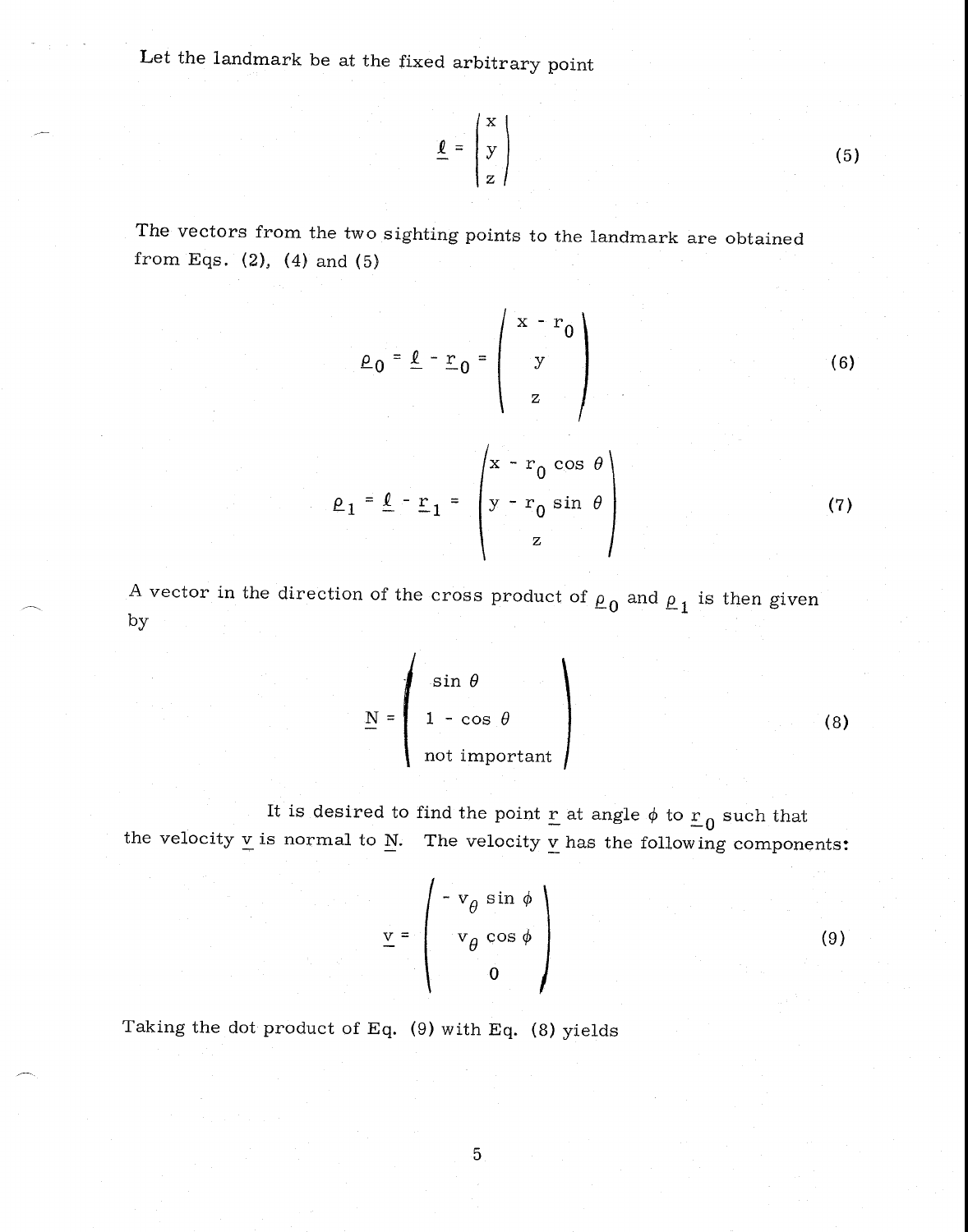$\underline{v} \cdot \underline{N} = v_{\theta}(-\sin \theta \sin \phi + \cos \phi - \cos \theta \cos \phi)$ 

$$
= v_{\theta} \left[ \cos \phi - \cos (\theta - \phi) \right]
$$

which equals zero if

$$
\phi = \frac{\theta}{2}
$$

as was to be shown.

#### Elliptic Orbit. 4.

Let the velocity at time  $t_0$  be given by

$$
\mathbf{v}_0 = \left( \begin{array}{c} \mathbf{v}_R \\ \mathbf{v}_\theta \\ \mathbf{0} \end{array} \right)
$$

The position at time  $t_1$  is as follows:

$$
r_1 = \begin{pmatrix} r_1 \cos \theta \\ r_1 \sin \theta \\ 0 \end{pmatrix}
$$
 (11)

 $(10)$ 

Differencing Eqs. (5) and (11) yields

$$
\rho_1 = \underline{\ell} - \underline{r}_1 = \begin{pmatrix} x - r_1 \cos \theta \\ y - r_1 \sin \theta \\ z \end{pmatrix}
$$
 (12)

A vector normal to the plane of  $\rho_0$  and  $\rho_1$  is then obtained from Eqs. (6) and  $(12)$ .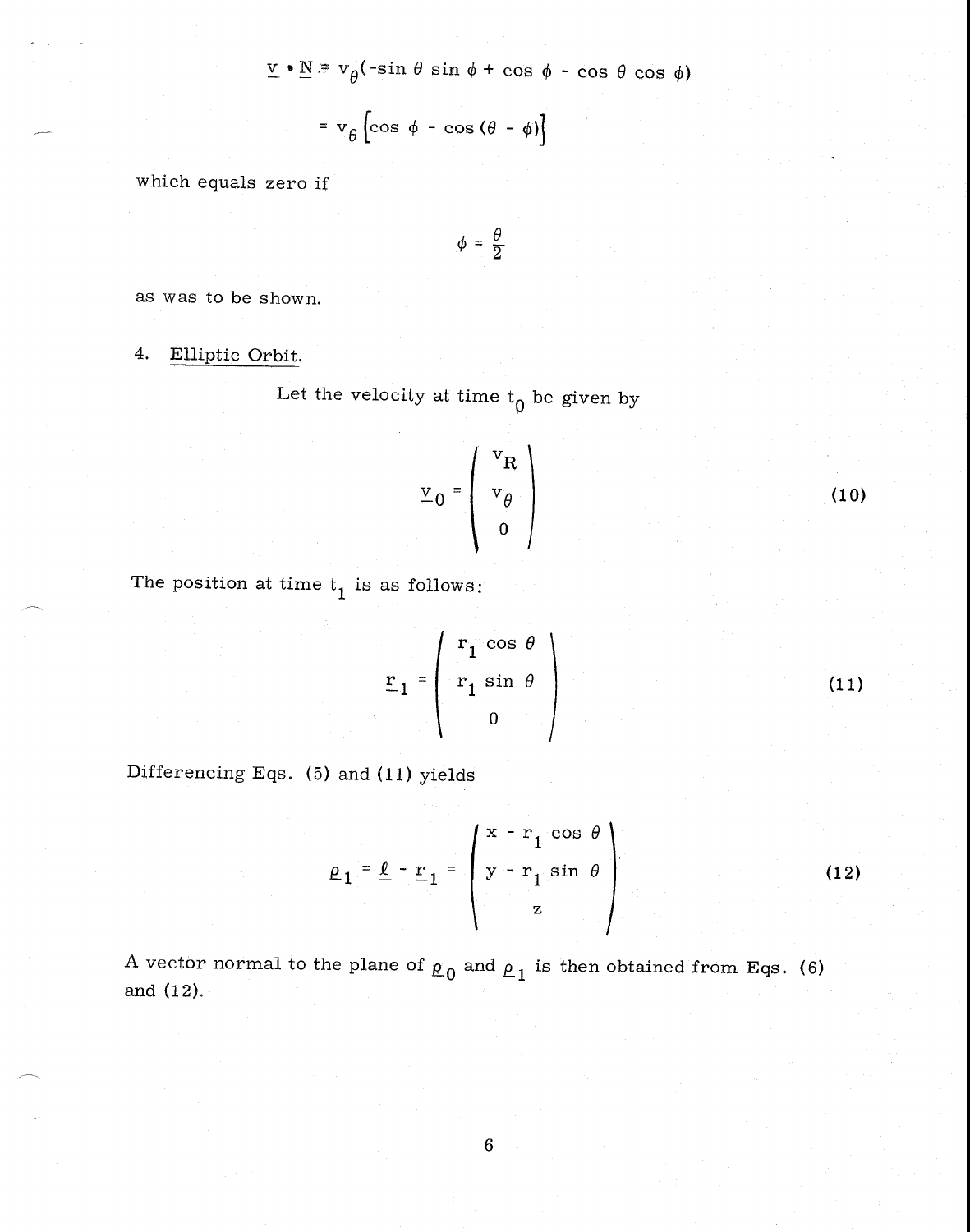$$
\underline{N} = \begin{pmatrix} \sin \theta \\ \frac{r_0}{r_1} - \cos \theta \\ - \theta \end{pmatrix}
$$
 (13)

To determine the ratio  $r_0/r_1$  use Eqs. (B1. 46), (2), and (10) to write

$$
r_1 = \frac{p}{1 + (p/r_0 - 1)\cos\theta - \sqrt{p/\mu} v_R \sin\theta}
$$
 (14)

Now, from Eq. (B1.34) and Eqs. (2) and (10)

m Eq. (B1. 34) and Eqs. (2) and (10)  
\n
$$
p = \frac{h^2}{\mu} = \frac{r_0^2 v_\theta^2}{\mu} = r_0 \frac{v_\theta^2}{v_c^2}
$$
\n(15)

where  $v_c$  is the circular orbital speed. Using Eq. (15) in Eq. (14) yields

$$
\frac{r_0}{r_1} = \cos \theta - \frac{v_R}{v_\theta} \sin \theta + \frac{v_c^2}{v_\theta} (1 - \cos \theta)
$$
 (16)

Then, substituting Eq.  $(16)$  into Eq.  $(13)$  gives

$$
\underline{N} = \begin{pmatrix} \sin \theta \\ -\frac{v_{R}}{v_{\theta}} \sin \theta + \frac{v_{C}^{2}}{v_{\theta}^{2}} (1 - \cos \theta) \\ -\frac{v_{R}}{v_{C}} \cos \theta \end{pmatrix}
$$
(17)

The velocity vector  $\underline{v}$  at point  $\underline{r}$  is obtained from Eq. (B1. 45) and Eqs. (2) and (10). Thus

Equations referred to in this manner are from Battin, R. H., Astronautical Guidance.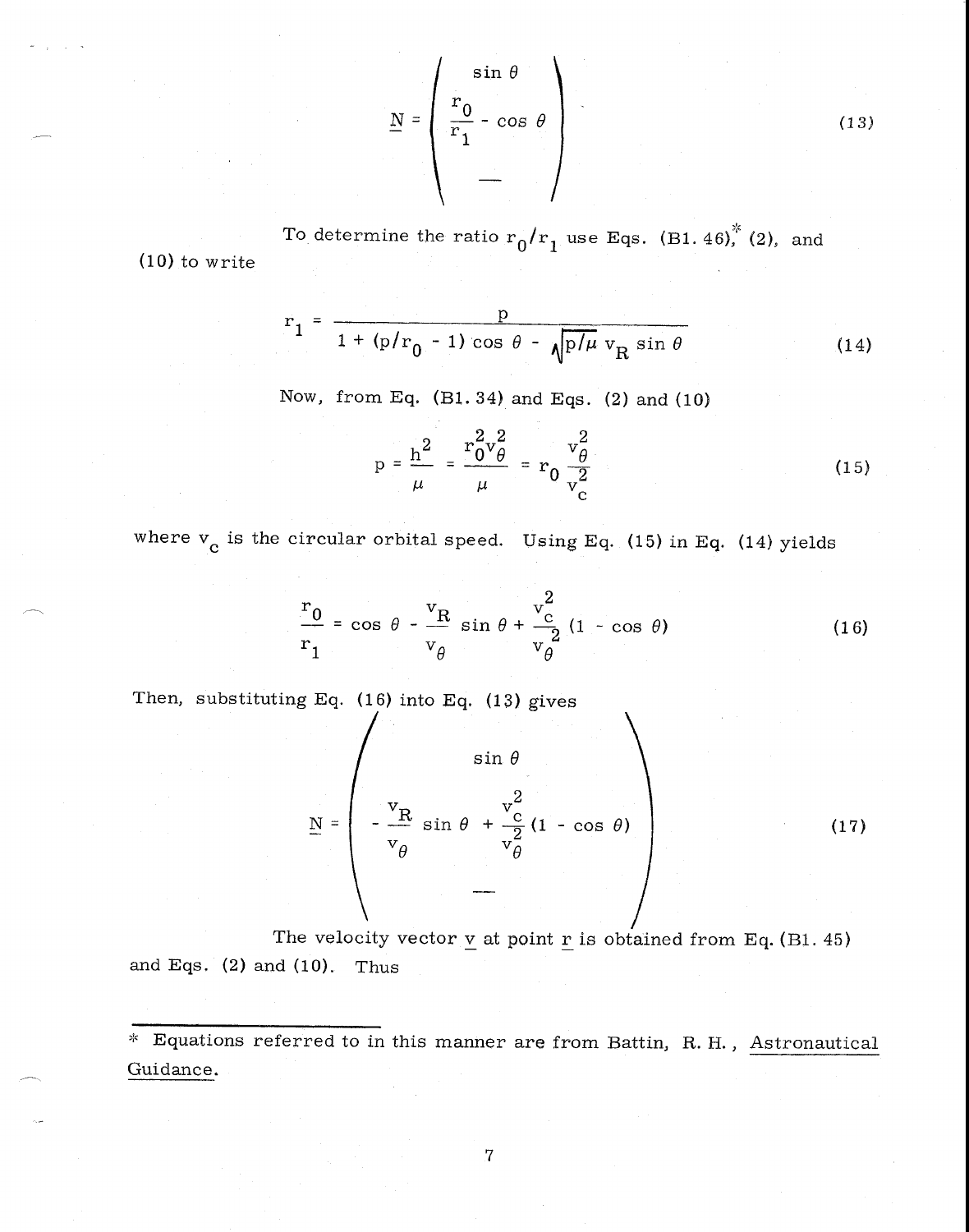$$
V = \left[\frac{V_{R}}{p}(1 - \cos \phi) - \frac{1}{r_{0}} \sqrt{\frac{\mu}{p}} \sin \phi\right] \underline{r}_{0}
$$
  
+ 
$$
\left[1 - \frac{r_{0}}{p}(1 - \cos \phi)\right] \underline{v}_{0}
$$
 (18)

Using Eqs. (2), (10), and (15) in Eq. (18) gives

$$
\underline{v} = v_{\theta} \begin{pmatrix} v_{\frac{\alpha}{2}} & v_{\frac{\alpha}{2}}^{2} & \sin \phi \\ v_{\theta} & v_{\theta}^{2} & \sin \phi \\ 1 & -\frac{v_{\frac{\alpha}{2}}^{2}}{v_{\theta}^{2}} & (1 - \cos \phi) \\ 0 & 0 & 0 \end{pmatrix}
$$
 (19)

Taking the dot product of Eqs. (17) and (19) yields

$$
\underline{\mathbf{v}} \cdot \underline{\mathbf{N}} = \frac{\mathbf{v}_{\mathrm{c}}^2}{\mathbf{v}_{\theta}} \left[ \cos \phi - \cos (\theta - \phi) + \alpha (1 - \cos \phi) \right]
$$
 (20)

where

$$
\alpha = \frac{v_R}{v_\theta} \sin \theta + \left(1 - \frac{v_c^2}{v_\theta^2}\right) (1 - \cos \theta) \tag{21}
$$

Let the value of  $\phi$ , which makes Eq. (20) vanish, be

$$
\phi = \frac{\theta}{2} + \delta\phi \tag{22}
$$

Substituting Eq.  $(22)$  into Eq.  $(20)$  and setting the result equal to zero gives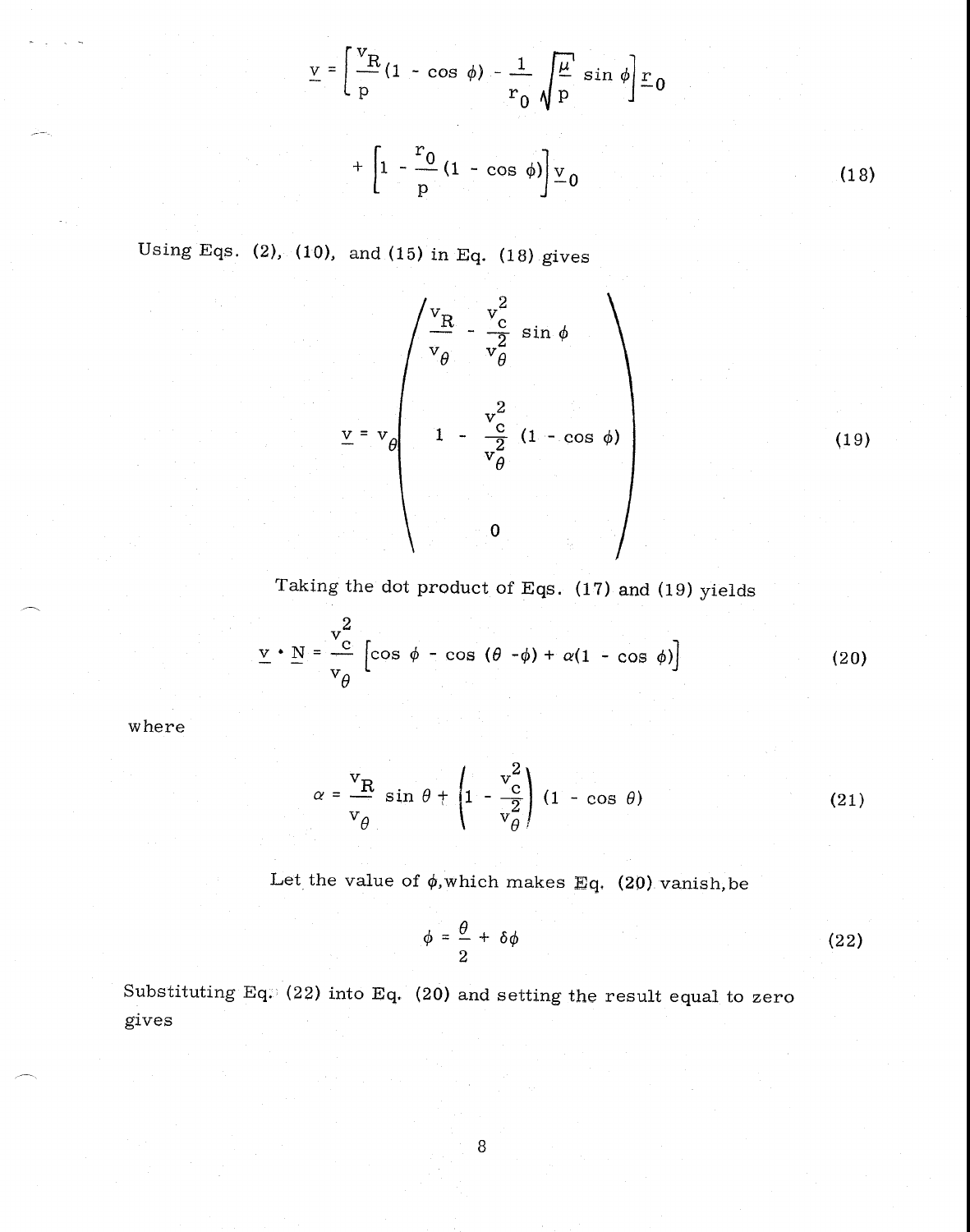

Equation (22) is an exact expression for  $\delta\phi$ . Since the angle  $\theta$  itself is not large, the deviation  $\delta\phi$  is sufficiently small so that sin  $\delta\phi$ and cos  $\delta\phi$  may be replaced by  $\delta\phi$  and unity in Eq. (22). This approximation yields

$$
\delta\phi = \frac{\alpha}{2 - \alpha} \tan \frac{\theta}{4}
$$
 (24)

Equation (21) is a convenient expression for calculating *a*  in an on-board computer since  $r_0$  and  $v_0$  are immediately available. For the purposes of analysis, however, the following more convenient form of Eq. (21) is obtained using Eqs. (B1. 33), (B1. 34), and (B1. 39).

$$
\alpha = e \frac{\cos f_0 - \cos (f_0 + \theta)}{1 + e \cos f_0}
$$
 (25)

To determine the necessity of implementing the deviation  $\delta t$ , write Eq. (25) to first order in  $\theta$  as follows

$$
\alpha = e\theta \frac{\sin f_0}{1 + e \cos f_0}
$$
 (26)

Equation (26) has a maximum value given by

$$
\alpha_{\text{MAX}} = \frac{e\theta}{\sqrt{1 - e^{2}}}
$$
 (27)

Substituting Eq. (27) into Eq. (24) yields